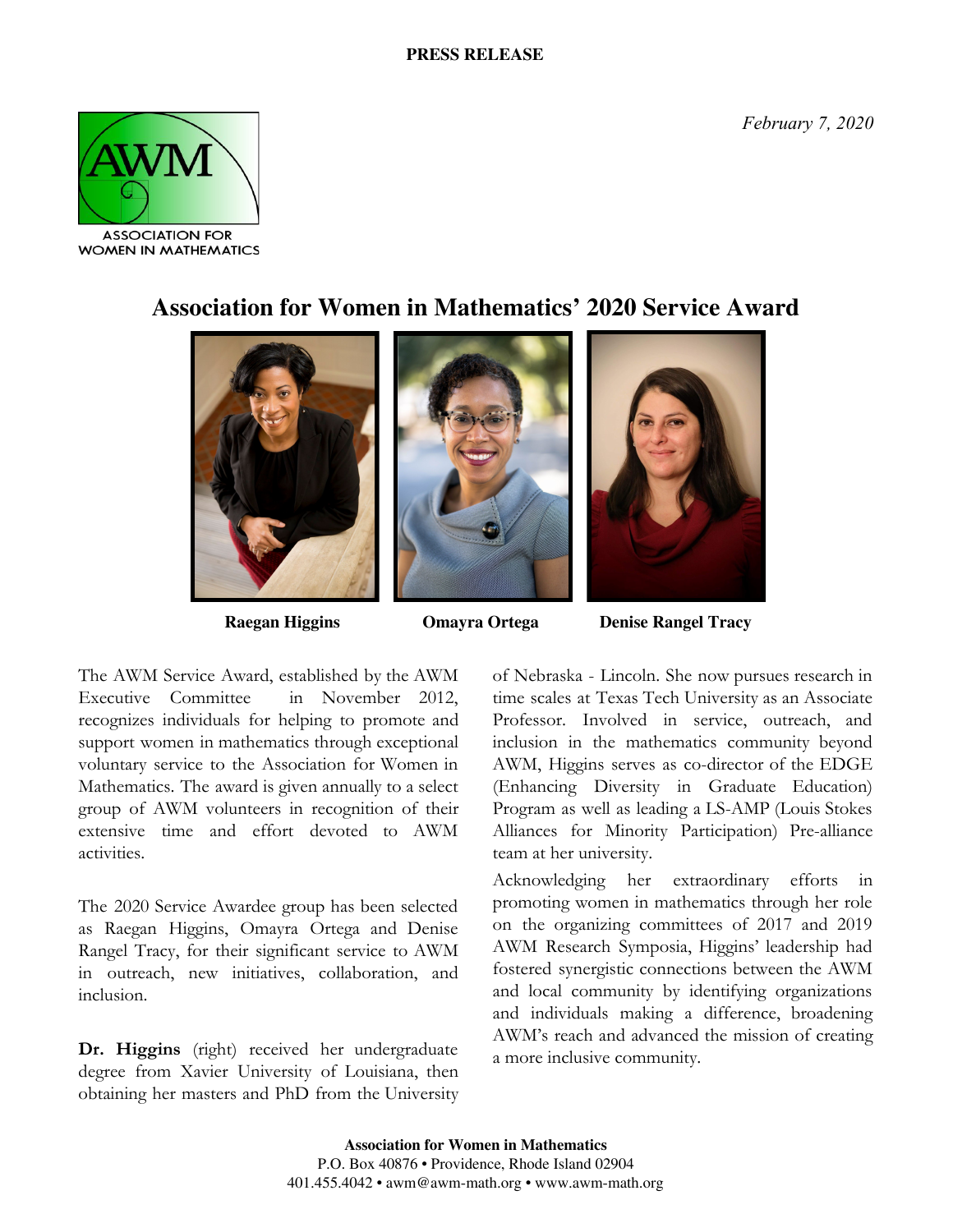## **PRESS RELEASE**

**A response from Higgins**: "I am so surprised and happy to receive the 2020 AWM Service Award, and I thank AWM for this recognition. I worked to help AWM show its more inclusive side, to show it's not just for mathematicians in academia, government and industry. It is important to *reach and recognize* the community that has shaped and continues to shape female mathematicians. I hope what I have started continues and I look forward to helping AWM continue the work of empowering, supporting, and promoting women in math.

**Dr. Ortega** (center) received her undergraduate degree from Pomona College, two masters at the University of Iowa in both Mathematics and Public Health, then her PhD in Mathematics from the University of Iowa. She is currently working as an Assistant Professor at Sonoma State University researching epidemiology, previously working within academia in research and public health industry. At Sonoma State University, Ortega is also involved in the EDGE program, furthering her impact through implementation of Sonia Kovalevsky Day(s) across multiple locations to promote women in math by reaching out in the name of one of the first women to receive a PhD in Mathematics.

Using her skills in program organization and communication, Ortega represented AWM while working with the international math community to bring the Maryam Mirzakhani exhibit to the 2019 AWM Research Symposium. She took the lead in negotiating for the installation and display space, coordination with Rice University, planning for long term care of the display, and acting as an honorable steward to this collection. Ortega's efforts and commitment served to invite AWM's community to see the very personal side of a very public mathematician.

**Response from Ortega: "**It has been my great pleasure to serve the Association for Women in Mathematics over the years in many different roles, but bringing the Committee for Women in Mathematics' *Remembering Miryam Mirzakhani* Exhibit to the 2019 Research Symposium was one of my favorites. These efforts were a labor of love and were more than redeemed as I watched the reactions of attendees as they took in images of tender moments and insightful thoughts of this pioneering contemporary mathematician whose life was cut short during the peak of her career. Since the Research Symposium, this important exhibit has continued to inspire and be displayed at other locations including the Institute for Advanced Studies, Pomona College, and the Joint Mathematics Meetings in Denver, Colorado. I am humbled to have been nominated by my peers and selected by the Executive Committee for this 2020 AWM Service Award. Thank you for this honor."

**Dr. Tracy** (right) received her undergraduate degree from the University of North Carolina - Greensboro following with her masters degree, her PhD from the University of Texas at Arlington, and receiving a Postdoc at Syracuse University. She is currently an Assistant Professor of Mathematics at Fairleigh Dickinson University in New Jersey.

The Association for Women in Mathematics would like to recognize Dr. Tracy for her deep commitment working in the Media Committee. She has led Wikipedia Edit-a-thons at both the Joint Math Meetings and the AWM Research Symposium. To further her stride in promoting AWM and Women in Mathematics through the media she has begun a new initiative, the AWM Playing Cards Project, creating the preliminary lists and data, tracking down over a thousand women for the initiative.

In response to the award announcement, Dr. Tracy reflected on her time working with AWM and how she would like to see the impact develop. "Thank you for this award. I am happy to be able to better highlight the accomplishments of women in mathematics, both past and present. I appreciate the support AWM has given to start working on the Women in Math Playing Cards and thank you to all the other volunteers now involved in making this project a reality. It'll be a great way to showcase some of the amazing mathematicians who also